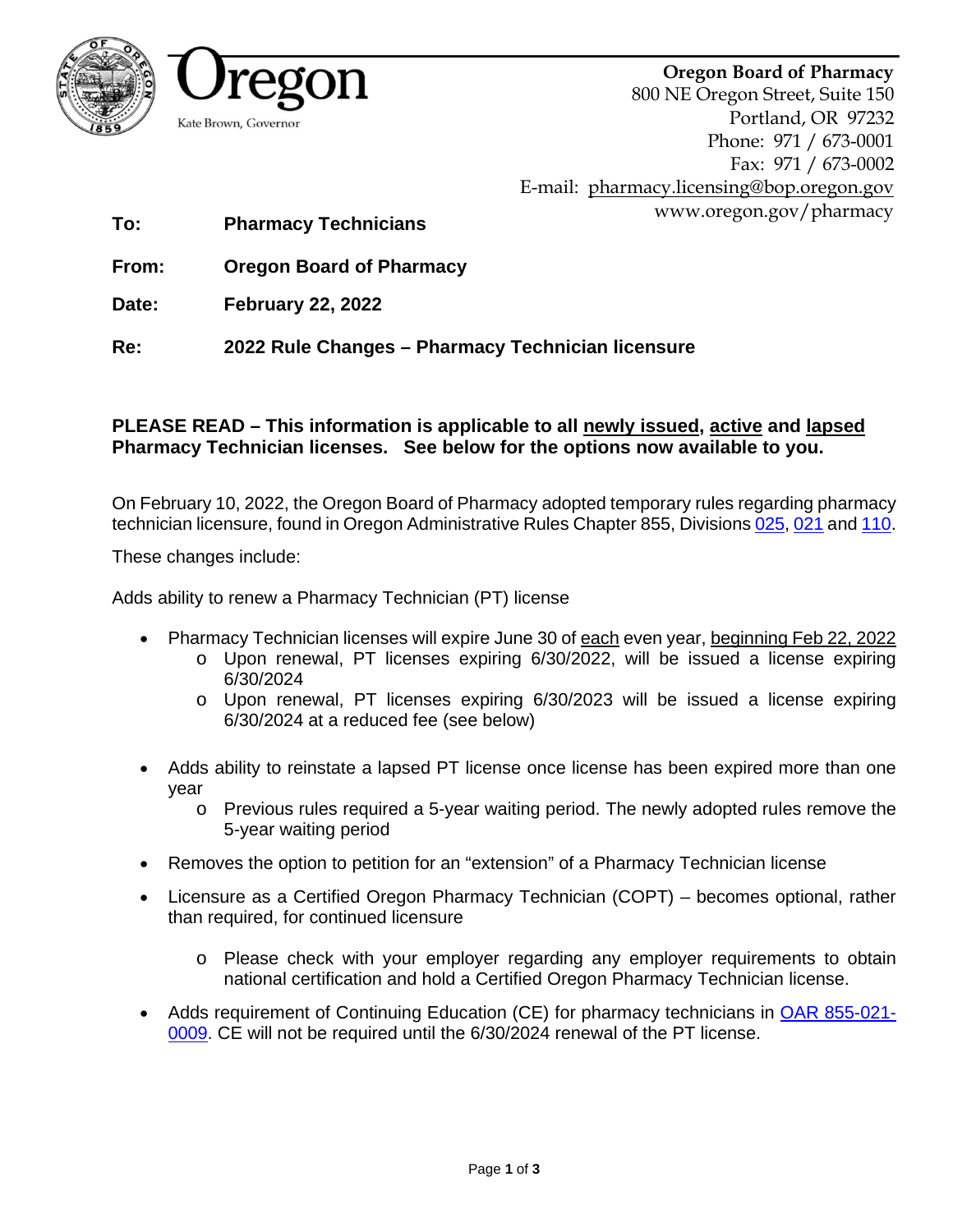If your Pharmacy Technician license expires on **6/30/2022**, you must **do one of the following by June 30, 2022 to maintain active licensure**:

#### **OPTION 1**

Renew Pharmacy Technician (PT) license:

- The fees to renew a PT license total \$104.00. For additional information regarding applicable fees, please see [OAR 855-110-0005\(8\).](https://secure.sos.state.or.us/oard/displayDivisionRules.action?selectedDivision=3989)
- Once renewed, your PT license will have an expiration date of **6/30/2024**.
- No CE is required for the 6/30/2022 renewal of a PT license.

#### **The Pharmacy Technician renewal will be available online in early April 2022.**

## **OPTION 2**

Take and pass a national certification exam **and** apply for licensure as a Certified Oregon Pharmacy Technician (COPT):

• To ensure timely issuance of your COPT license, be sure to submit all required documents at the time of application. Submission of an incomplete application, delay in completing the fingerprinting requirement, and the review of any arrest or violations of the law, will increase the time it takes for a license to be issued.

Please note: extension of a pharmacy technician license is no longer applicable.

- If you apply for a COPT license before 6/30/2022 and *pay the reduced application and national fingerprint-based background check fees of \$96.25,* your newly issued license will have an expiration date of **6/30/2022**. You **WILL** need to renew your new COPT license and pay the full two-year renewal fee of \$104.00 no later than 6/30/2022 to maintain active licensure.
- The fees to renew a COPT license total \$104.00. For additional information regarding applicable fees, please see [OAR 855-110-0005\(9\).](https://secure.sos.state.or.us/oard/displayDivisionRules.action?selectedDivision=3989)
- Once renewed, your COPT license will have an expiration date of **6/30/2024**.
- CE is required for any renewal of a COPT license. For additional information regarding CE requirements, please see [OAR 855-021-0009.](https://secure.sos.state.or.us/oard/displayDivisionRules.action?selectedDivision=3969)

If your Pharmacy Technician license expires on **6/30/2023**, you must **do one of the following by June 30, 2023, to maintain active licensure**:

## **OPTION 1**

Renew Pharmacy Technician (PT) license no later than 6/30/2023:

In the period of April 2022 - June 30, 2023, the total fees to renew a Pharmacy Technician license expiring on 6/30/2023 is \$54.00. For additional information regarding applicable fees, please see [OAR 855-110-0005\(8\).](https://secure.sos.state.or.us/oard/displayDivisionRules.action?selectedDivision=3989)